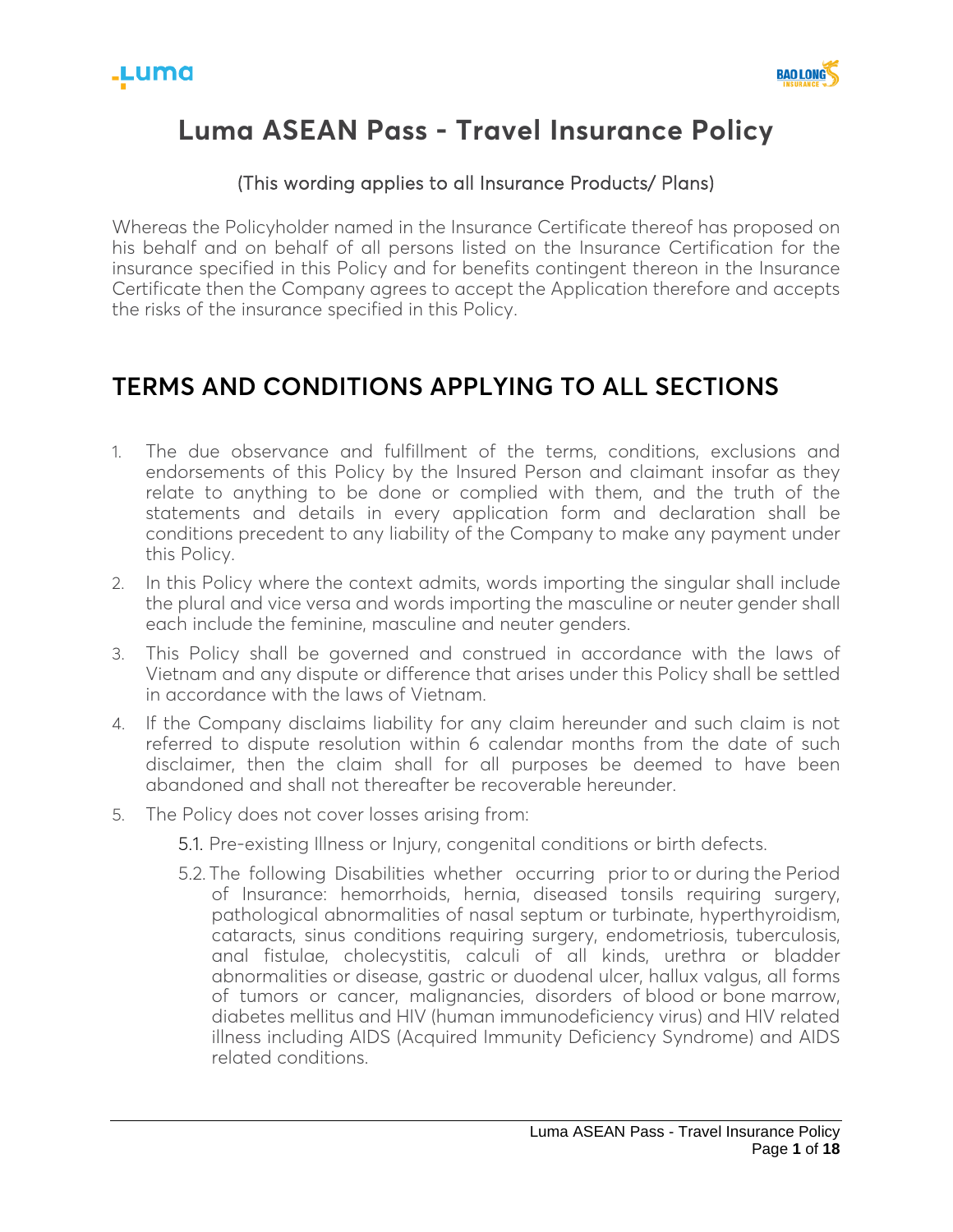



- 5.3.War, invasion, act of foreign enemy, hostilities or warlike operations (whether war be declared or not), civil war, military rising, insurrection, rebellion, revolution, military or usurped power, martial law, mutiny or riot or civil commotion assuming the proportions of or amounting to a popular rising.
- 5.4.Acts of terrorism or action taken in controlling, preventing, suppressing or in any way relating to any act of terrorism, regardless of any other cause or event contributing concurrently or in any other sequence of the loss. An act of terrorism means an act - whether involving violence or the use of force or not - or the threat or the preparation thereof, of any person or group(s) of persons – whether acting alone or on behalf of or in connection with any organization(s) or government(s) - which appears to be intended to intimidate or influence a de jure or de facto government or the public or a section of the public, or disrupt any segment of the economy and from its nature or context is done in connection with political, social, religious, ideological or similar causes or objectives.
- 5.5.Suicide, attempted suicide or intentional self-inflicted bodily injuries, psychiatric and mental disorders, insanity, abortion, miscarriage, child birth, venereal disease, the use of alcohol, drugs or solvents other than those prescribed by a qualified registered physician; dental treatment unless resulting from accidental bodily injury to sound and natural teeth.
- 5.6.Nuclear fission, nuclear fusion or radioactive contamination.
- 5.7.Accidents whilst engaging in (including any practice or conditioning program for) any sports or games in a professional capacity or organized contact sports, racing (other than on foot), motor rallies and competitions, rock or mountain climbing normally involving the use of ropes or other equipment, potholing, skydiving, hang gliding, parachuting, hunting on horseback, entering/ descending or flying in any aircraft other than a properly licensed aircraft operated by a recognized airline in which the Insured Person is traveling as a fare-paying passenger, engaging in any kind of manual labor work either in business or leisure, or engaging in hazardous works including but not limited to offshore activities, commercial diving, oil well drilling, mining, handling of explosive, construction site working, stunt works and aerial photography.
- 5.8.Trekking at an altitude limit greater than 5,000 meters above sea level or scuba diving to a depth greater than 20 meters below sea level.
- 5.9.Losses which are indirect and consequential in nature.
- 6. This Policy is only valid for leisure travel or business travel (limited to administrative and non manual works only) and NOT cover for travel to any of the countries within the zone of coverage to seek for medical treatment.
- 7. This Policy is non-cancelable by the Company or by the Policyholder unless the cancellation request following a reasonable reason is made prior the start date of the policy and except in the circumstances of non receipt of premium by the Company and no refund of premium will be made once this Policy has been issued.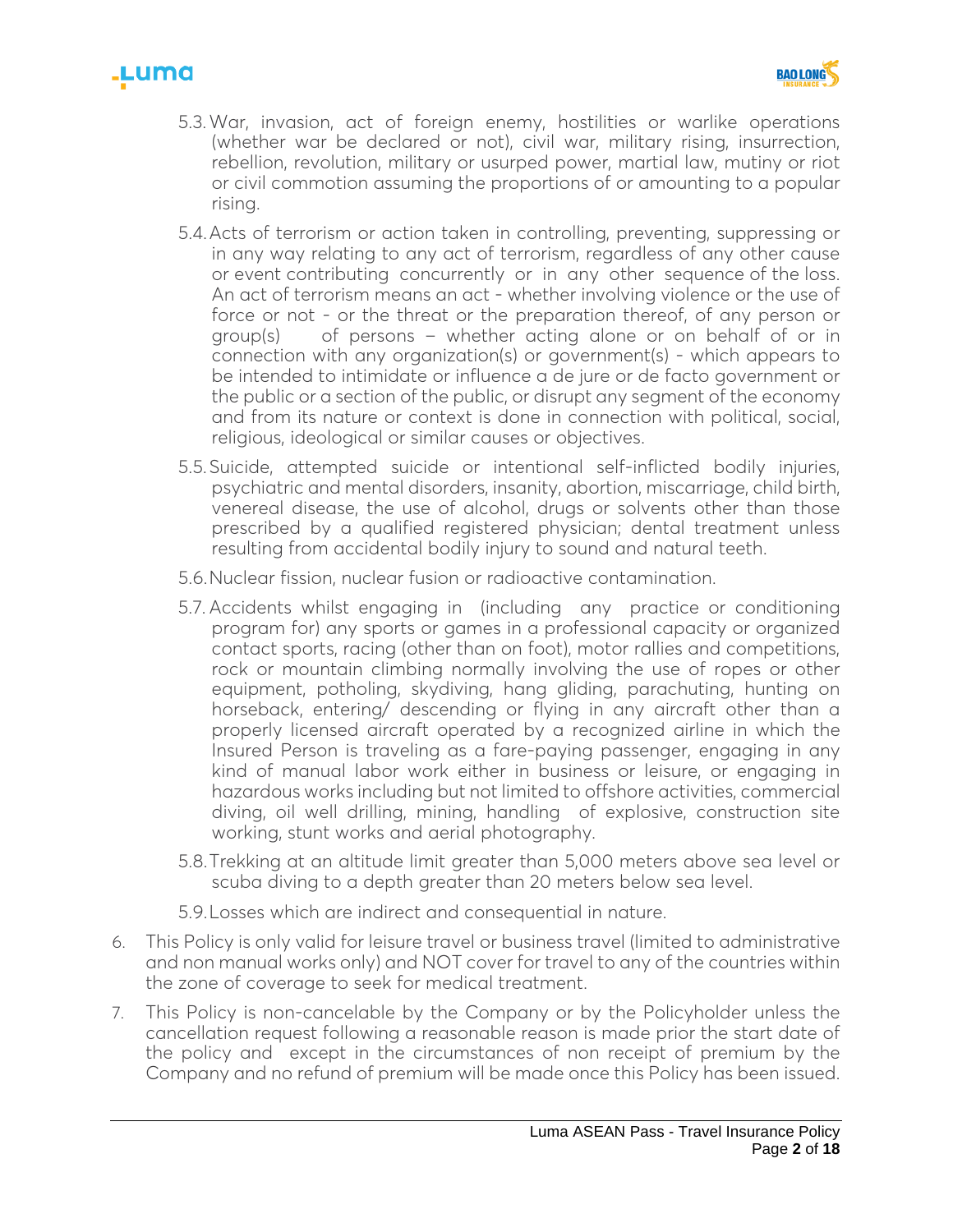# <u>.Luma</u>



- 8. Extension of cover beyond the expiration date will be granted prior to the expiry of the policy provided the Insured Person is not actively being treated or under the supervision of a Physician or Surgeon at the time of asking for extension, and the total length of the trip does not exceed 180 days.
- 9. In the event of any payment made under this Policy, the Company shall be subrogated to all the Insured Person's right of recovery and indemnity against any third party and any amount so recovered shall belong to the Company.
- 10. There is no direct billing in respect of medical expenses provided under this Policy unless the expenses are expected to exceed VND 23,000,000 (USD 1,000) and that the arrangement is coordinated by the Company or its designated assistance company.
- 11. The Policyholder and the relevant Insured Person shall be jointly liable for the costs of any medical and emergency services utilized by the Insured Person that is not covered under this Policy, or exceeds the maximum coverage set out in the Insurance Certificate or Benefit Schedule where applicable.
- 12. The Company and its service provider(s) can not be held responsible for failure to provide services or for delays caused by strikes or conditions beyond its control, including but not limited to, flight conditions or where local laws or regulatory agencies prohibit the Company and its service provider(s) rendering such services.
- 13. The coverage for all sections except "Cancellation Charges" shall commence at the arrival in eligible destination countries by the insured person and continue to either the departure from eligible departure countries by the insured person, or the end of the insuring period, whichever is earlier (unless otherwise stated in this Policy). As for coverage under the "Cancellation Charges" section, the insurance commences on the date of issue of this Policy and ceases on the departure date on the itinerary as stipulated before commencement of travel.

In case the Insured's country of origin is one country within eligible zone of coverage, the Policy does NOT cover for any losses or expenses arising from the country of origin of the Insured.

- 14. The maximum Period of Insurance for this Policy shall be 180 consecutive calendar days within the eligible zone of coverage.
- 15. The age limit for person(s) insured under this Policy is from a minimum of 4 weeks up to a maximum age of 75 years. All children under the age of 7 years must be accompanied by an adult who is also insured under the same Policy. No benefit will be provided once the Insured Person reaches the age of 76 unless the policy started before the 76 years old anniversary of the insured. In this case, the company will cover the insured until the end of the policy period but will not allow the member to extend his coverage once policy expires.
- 16. Failure by the Insured Person to comply with the Claims Procedure or to assist in claim investigation may result in denial of the claim and if any claim shall be fraudulent or intentionally exaggerated or if any false declaration or statement shall be made then the Policy shall be void and no claim shall be payable.
- 17. Any difference arising between any Insured Person and the Company shall be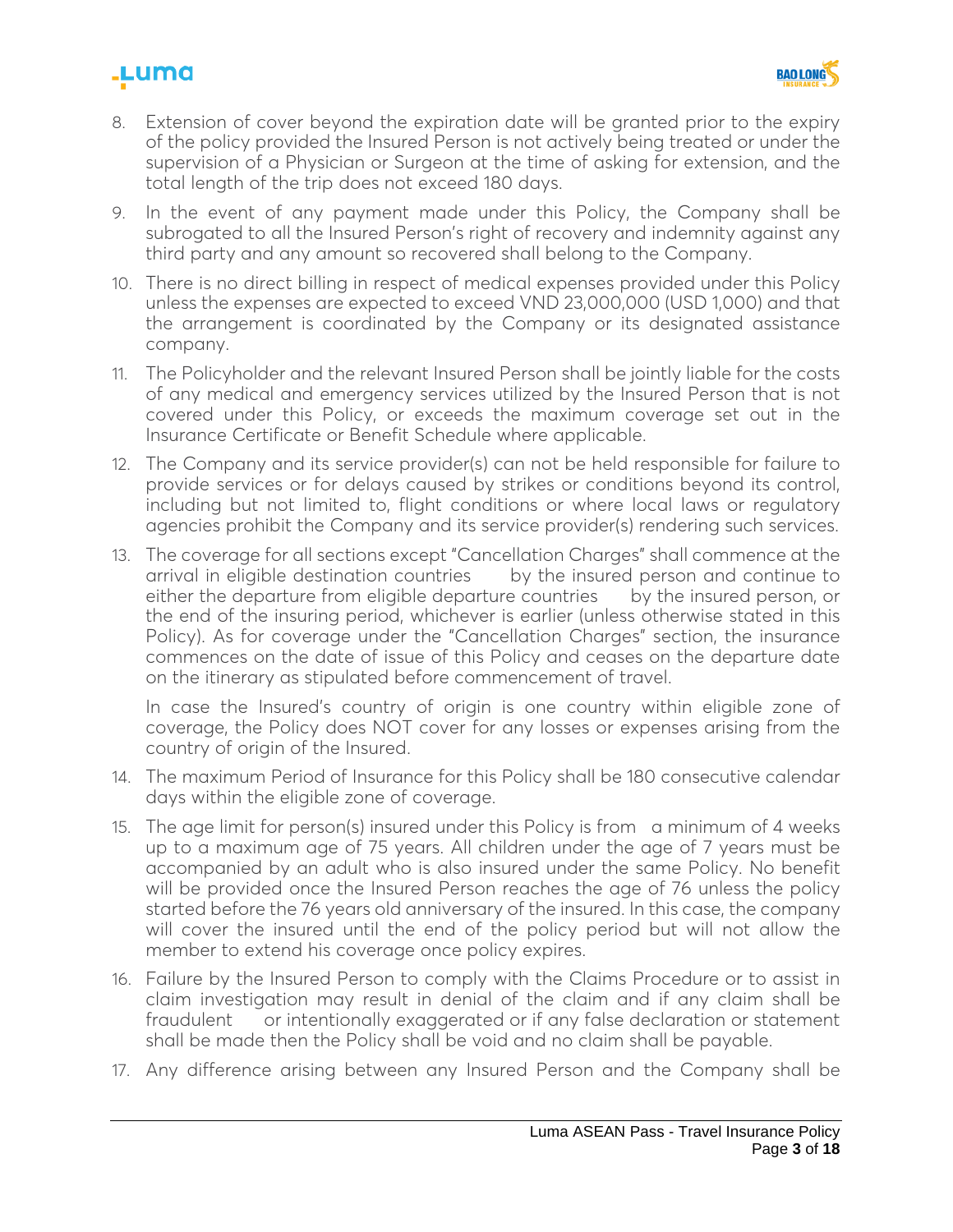# .µuma



referred to an arbitrator to be appointed by the parties to the dispute. If the parties are unable to agree on a single arbitrator, two arbitrators shall be appointed (one by each party). In the event of further disagreement, an umpire shall be selected by the arbitrators. If the differences between the parties require medical knowledge (including any questions regarding the appropriate maximum indemnity for any medical service) the arbitrators at the discretion of the Company may be a Surgeon or Physician and the umpire in such an instance, shall be a Consultant Specialist, Surgeon or Physician. Determination of an award shall be a condition precedent to any liability or right of action against the Company.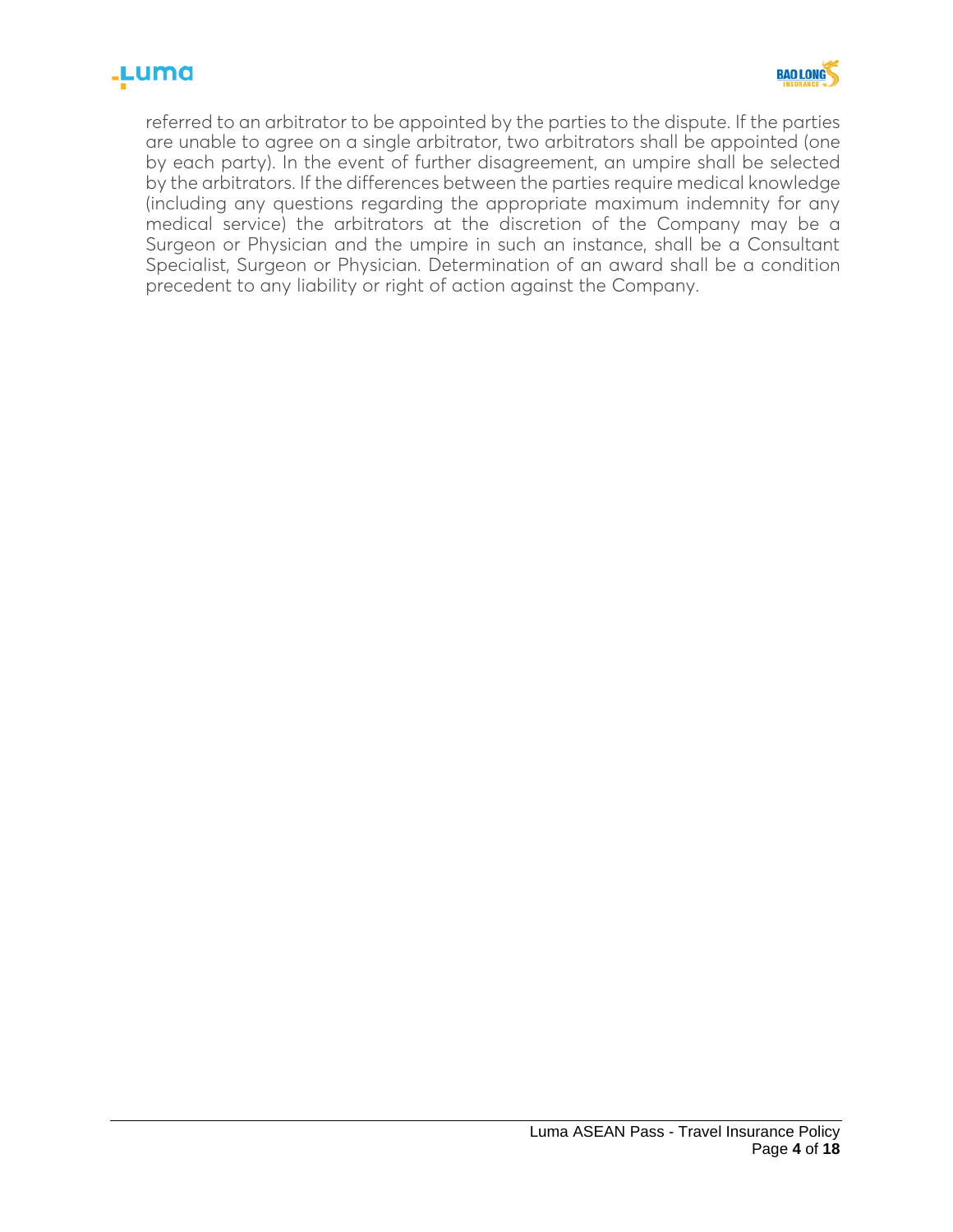## **INSURING SECTIONS:**

# **SECTION 1: TERMS AND CONDITIONS APPLYING TO "PERSONAL ACCIDENT" BENEFIT (if applicable as per Schedule of Benefit)**

- 1. The benefits described herein shall be payable for accidental death or disablement occurring within 12 calendar months of the Accident provided that the cause of such accidental death or disablement arises within the Period of Insurance.
- 2. The maximum limit for each Insured Person is payable as set out in the Insurance Certificate provided that upon any benefit under the "Personal Accident" section of this Policy becoming payable no further liability shall be attached to the Company.
- 3. Benefits are expressed as a percentage of the sum insured set out in the Insurance Certificate in respect of the relevant Insured Person.

| Accidental Death                                                | 100% |
|-----------------------------------------------------------------|------|
| Total and irrecoverable loss of<br>sight in one or both<br>eyes | 100% |
| Total loss of one or more limbs                                 | 100% |
| Total and irremediable loss of use<br>of two or more<br>limbs   | 100% |
| Permanent Total Disablement                                     | 100% |
| Total and irremediable loss of use<br>of one limb               | 50%  |

- 4. The sum insured in respect of children under 18 years of age shall not exceed VND 400,000,000 (17,400 USD).
- 5. The maximum amount payable for any and all events arising under this section shall not exceed 100% of the sum insured set out in the Insurance Certificate for each Insured Person.
- 6. In the event of the death of an Insured Person giving rise to a claim under this section, the beneficiary shall be that Insured Person's next of kin or estate according to the laws of Vietnam or unless a selected beneficiary has been advised to the Company in writing.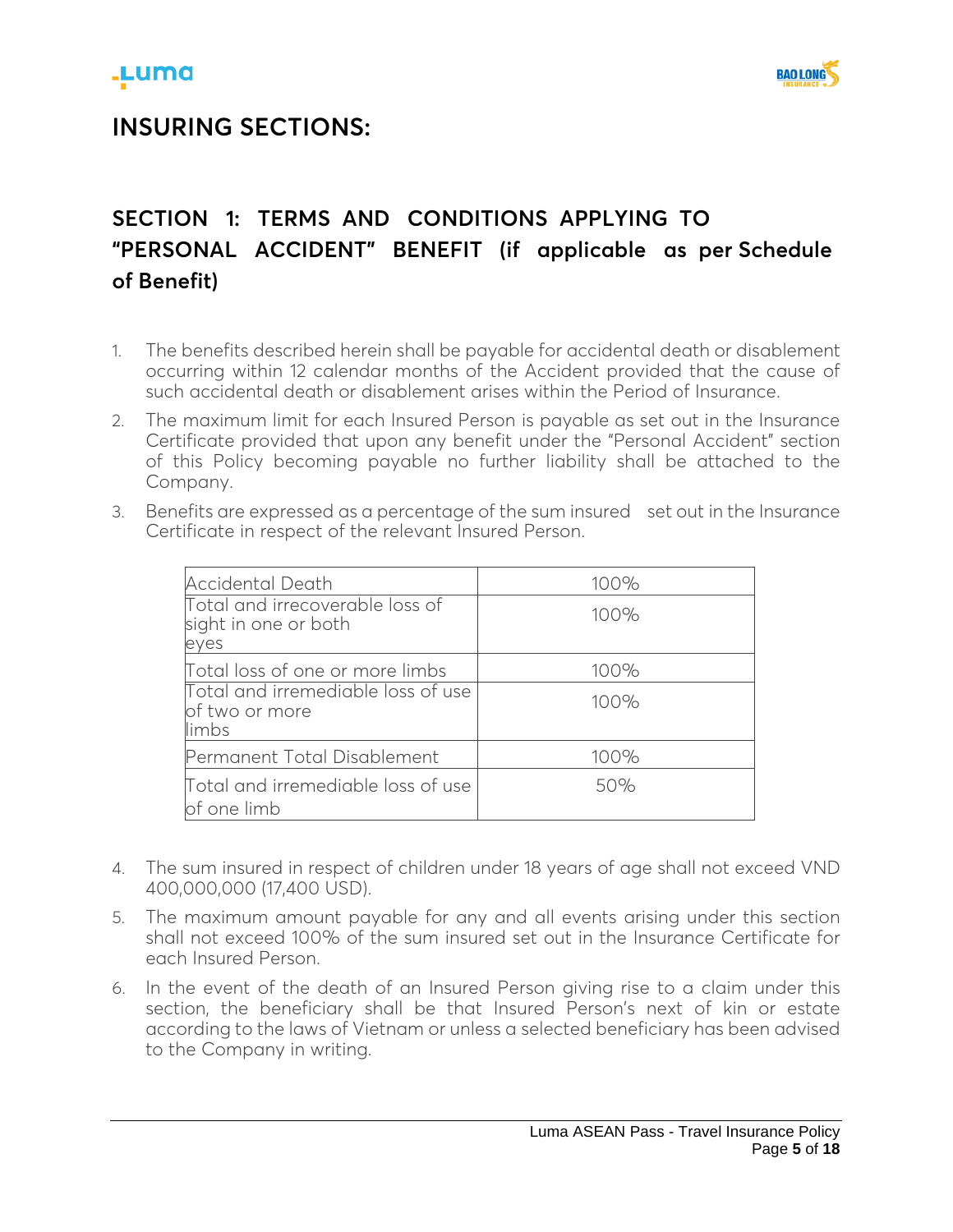



# **SECTION 2A: TERMS AND CONDITIONS APPLYING TO "MEDICAL EXPENSES" BENEFIT (if applicable as per Schedule of Benefit)**

- 1. The Company agrees to provide reimbursement of eligible inpatient & outpatient expenditure for medical treatment arising from a covered Disability contracted or sustained in the eligible countries within the area of coverage during the Period of Insurance and shall include only the following expenses:
	- a. Hospitalization, surgery, ambulance and paramedic services, diagnostic tests, consultation by registered doctors and medicines prescribed; hospital room and board which is limited to VND 6,000,000 (261 USD) per day.
	- b. Not more than VND 130,000,000 (5,650 USD) for eligible medical expenses defined in paragraph (1a) above arising immediately following discharge from hospital within 90 days of return to the Country of Origin/Country of Residence.

Provided that all such expenditures shall be normal, customary and reasonably in nature; be supported by a detailed breakdown of charges, original receipts (for claims higher than 200 USD) and medical reports with full diagnosis provided by a Physician; and with the exception of paragraph (1b) above be incurred outside the Country of Origin or Country of Residence.

- 2. This "Medical Expenses" benefit does not cover:
	- a. Charges in respect of special or private nursing;
	- b. Physiotherapy, chiropractic and acupuncture;
	- c. Cosmetic surgery, eyeglasses or hearing aids, and prescriptions therefore except as necessitated to correct a condition resulting solely from an external accidental Injury occurring during the Period of Insurance;
	- d. Medical expenses, which are payable by any other insurance or for which a third party may be liable, and to the extent that the Company may pay such expenses the Insured Person agrees to assist the Company in the recovery of such expenses;
	- e. Psychiatric, psychological, mental or nervous disorders and insanity;
	- f. Any expenses arising from surgical, mechanical or chemical methods of birth control or treatments pertaining to infertility;
	- g. Any expenses arising from Illness or Injury related to pregnancy;
	- h. Treatment or services undertaken without the recommendation of a Physician; routine physical examinations or health check-ups not incidental to the treatment or diagnosis of a covered Disability;
	- i. Any medical expenses arising 30 days after the termination of this Policy in the event the Insured Person is unable to return to the Country of Origin/ Country of Residence, or final destination if different from the point of origin.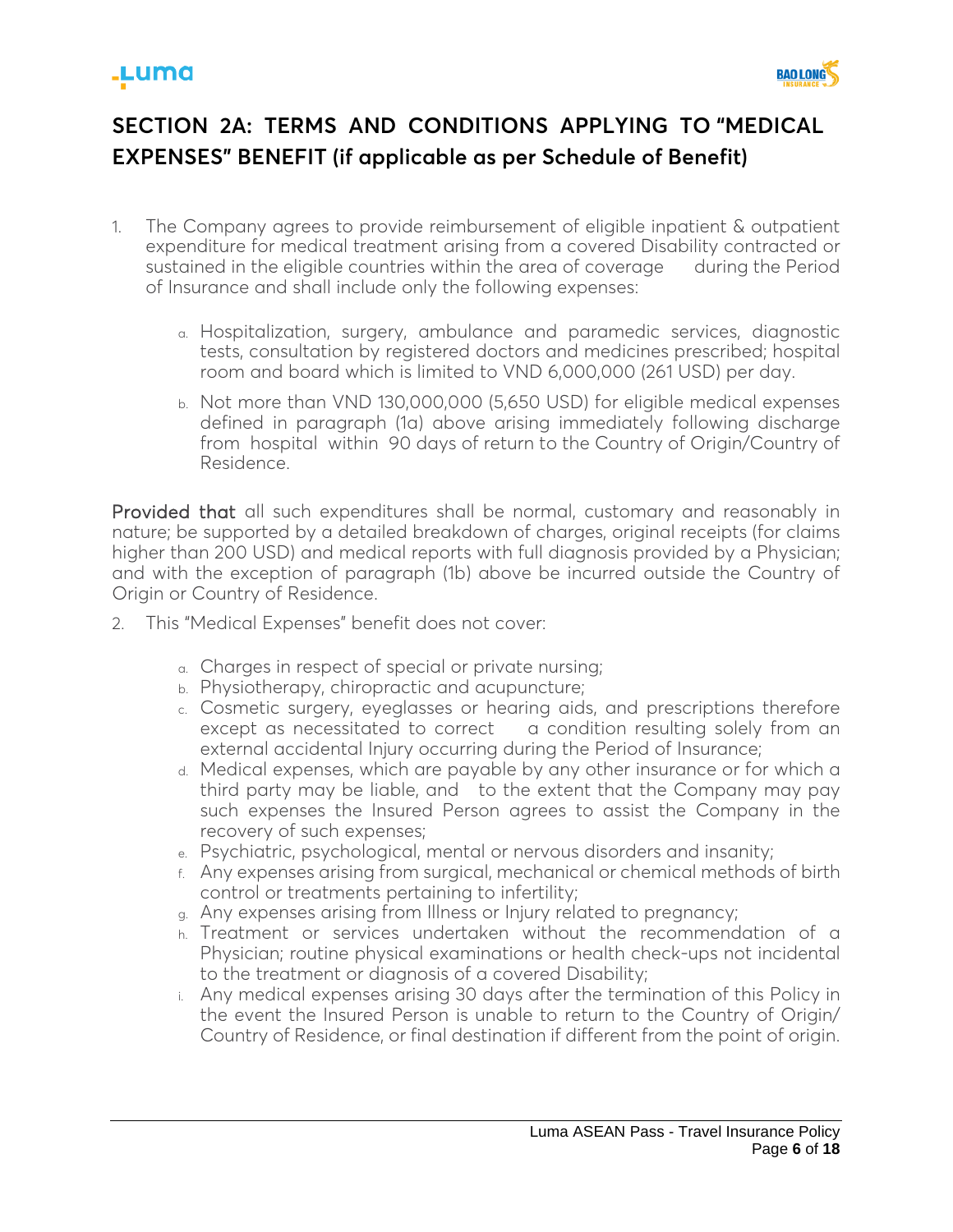

# **SECTION 2B: TERMS AND CONDITIONS APPLYING TO "EMERGENCY ASSISTANCE" BENEFIT (if applicable as per Schedule of Benefit)**

### Emergency Medical Assistance

Arrangements have been made with various designated assistance companies to provide Emergency Medical Assistance. In the event of the below described coverage is applicable, the Insured Person or his representative may call the assistance company for assistance. Details of such arrangement shall be set out in the Insurance Certificate issued to the Policyholder.

The party making such contact will be required to identify the Insured Person's name, Insurance Certificate Number or Policy

Number (if applicable), and Member Number as well as the nature of the problem, location and contact person and information. After validation, the Company or its assistance company will provide services and settle bills as required by the terms and conditions of this Policy.

- 1. Emergency Evacuation (Unlimited): When the Insured Person suffers a Serious Injury or Illness requiring immediate treatment and if adequate medical facilities are not available in the immediate vicinity, the Company will organize through its designated assistance company emergency evacuation by whatever medically necessary means to the nearest facility via the most economical form of conveyance, which is capable of providing adequate medical care.
- 2. Repatriation (Unlimited): Following the Emergency Evacuation in paragraph (1) above and if medically necessary, the Company will arrange and pay for the repatriation of the Insured Person to the medical facility in his Country of Origin by scheduled airline flight or any other appropriate means of transportation if his original ticket is not valid for the purpose, provided that the Insured Person shall surrender any unused portion of his ticket to the Company. Any decision on the repatriation of the Insured Person shall be made jointly and exclusively by both the attending physician and the Company.
- 3. Additional Costs of Travel and Accommodation: The Company will cover the additional costs of economy class travel to return to the Country of Origin for the Insured Person and reasonable additional costs of accommodation incurred by the Insured Person or an immediate family member or traveling companion who is also included in this Policy, when such costs arise from hospitalization due to a covered Disability necessitating medical treatment of an Insured Person, up to a maximum benefit as mentioned in policy schedule, when required.
- 4. Family Member Visit: The Company will reimburse the costs of economy class travel and reasonable accommodation as mentioned in policy schedule for one immediate family member to join the Insured Person if he is confined in a hospital for more than 5 days or is dead in the eligible countries within the area of coverage.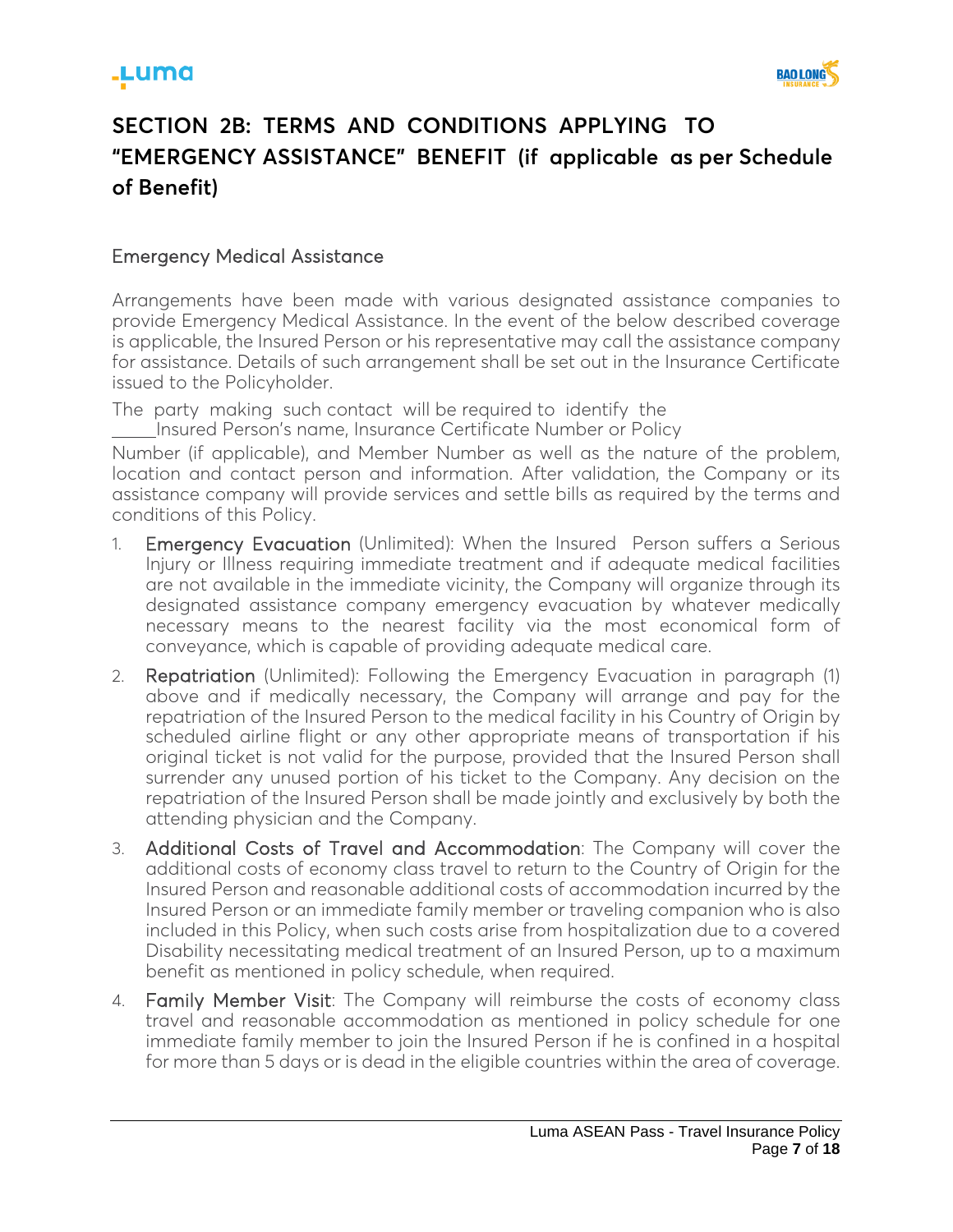



- 5. Return of Children: If the Insured Person's insured dependent children (age below 16 and in the same policy with the Insured) are left unattended in the eligible countries within the area of coverage as a result of Serious Injury, Illness, or hospitalization, or death of the Insured Person, the Company will pay reasonable additional accommodation and economical class of traveling expenses for them to return to the Country of Origin as mentioned in policy schedule.
- 6. Repatriation of Mortal Remains: In the event of the death of the Insured Person, with the Company's prior approval, its designated assistance company will assist with the necessary formalities and will be responsible for the transportation charges exclusively for repatriation of the mortal remains to the Country of Origin as mentioned in policy schedule.

# **SECTION 3: TERMS AND CONDITIONS APPLYING TO "HOSPITAL CASH ALLOWANCE BENEFIT" (if applicable as per Schedule of Benefit)**

The Company will pay as mentioned in policy schedule for each complete day as an additional payment to any reimbursement for hospitalization of an Insured Person, subject to the maximum benefit limit set out in the Insurance Certificate.

#### Provided that:

- 1. Such hospitalization shall be in excess of 24 hours in duration and that the medical or surgical condition requiring treatment as inpatient is covered by this Policy;
- 2. Documentation satisfactory to the Company is produced in support of any claim under this section of the Policy, which indicates the date, time duration and place of such hospitalization. A copy of the medical report which states the nature of the sickness or disability is also required;
- 3. The cause of such hospitalization is an acute one and does not arise from any Pre-Existing Conditions or Excluded Conditions.

## **SECTION 4: TERMS AND CONDITIONS APPLYING TO "BAGGAGE AND PERSONAL EFFECTS" BENEFIT (if applicable as per Schedule of Benefit)**

This section of the Policy provides indemnity for loss, physical breakage or damage directly resulting from theft, robbery, burglary, Accident or mishandling by carriers occurring during the Period of Insurance to an Insured Person's baggage or personal property carried on the journey.

### Provided that:

1. The loss must be reported to the local police where the loss occurs, the carriers or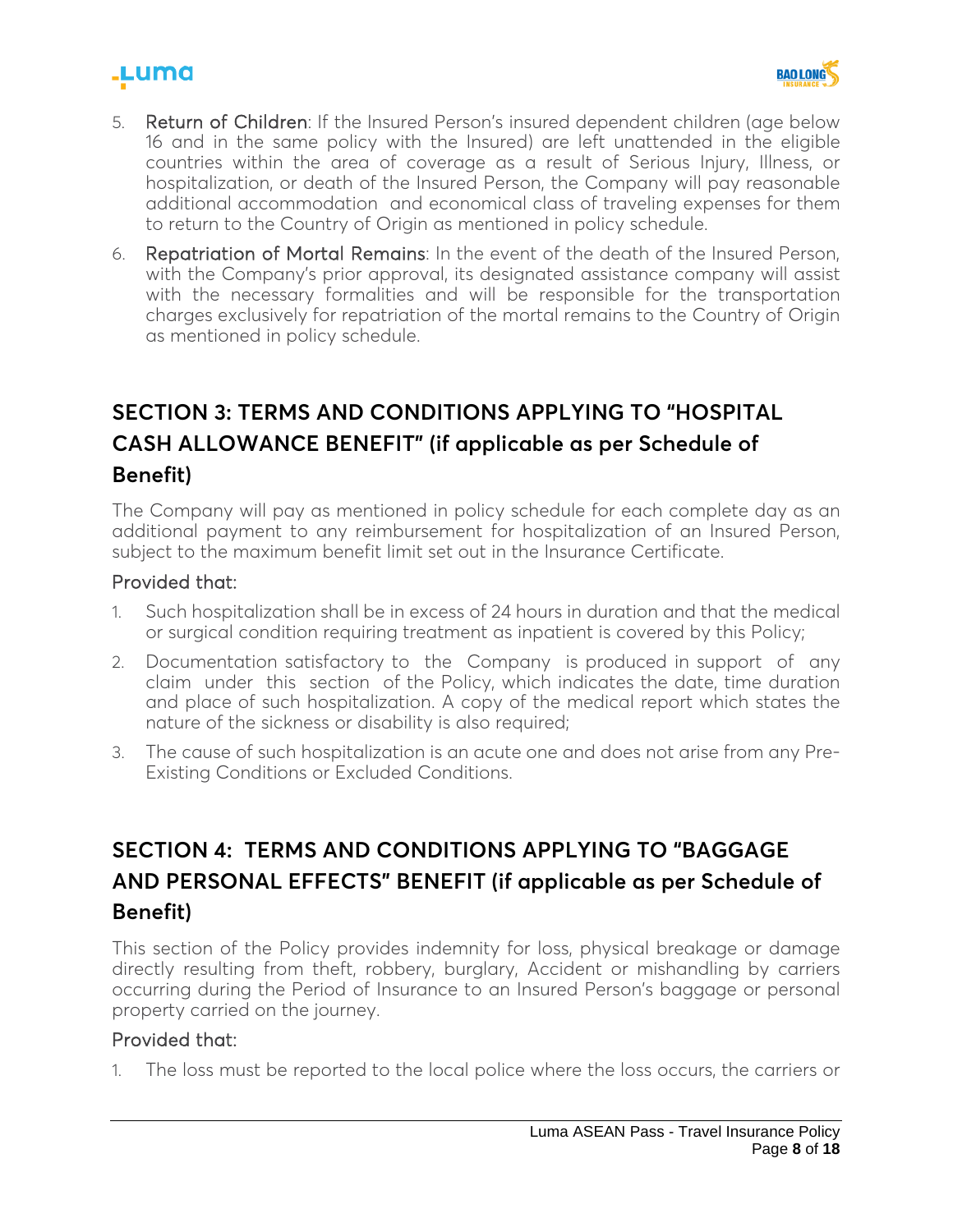



any third parties liable within 24 hours of the occurrence;

- 2. The Insured Person shall observe ordinary and proper care for the safety of the property insured, including safeguard his accompanied baggage or personal property and not leave them unattended in a public place. All baggage are to be examined when received and in the event of any destruction, loss or damage coming to the notice of the Insured Person shall give IMMEDIATE notice to:
	- a. the police in case of theft, loss or willful damage by a third party, and obtain written documentation from local police where the loss occurs;
	- b. the carriers when loss or damage has occurred in transit, and obtain a copy of the official "Baggage Irregularity Report";
- 3. The limit of the Company's liability is as mentioned in policy schedule. Camera body, lenses and accessories will be treated as a set;
- 4. Subject to paragraph (6) of this section, the Company will by payment or at its option by replacement or repair indemnify the Insured Person against each such loss or damage provided that the maximum liability of the Company shall not exceed the limit set out in the Insurance Certificate;
- 5. For claims relating to breakage or damage, the claimant shall produce the damaged property as physical evidence for the Company's inspection at the claimant's cost;
- 6. This "Baggage and Personal Effects" benefit does not cover:
	- a. Loss or damage in consequence of delay, confiscation, detention or examination by customs authorities or other officials;
	- b. Loss of or damage to cash, bank notes, negotiable instruments, bonds or securities, credit cards and other instruments of payment or documents of any kind, passports, visas, air tickets and transportation, accommodation or any other travel vouchers or coupons;
	- c. Loss of or damage to any pager, mobile phone (including accessories), portable electronic devices (including but not limited to portable telecommunication device, portable media player, tablet, and portable gaming device), computer equipment, software and related accessories;
	- d. Loss of or damage to fragile or brittle articles of every description, china, glassware, porcelains, objects d'art, set and unset precious or semiprecious gemstones, eyeglasses, contact lenses or foodstuff;
	- e. Wear and tear, moth, vermin or inherent vice, mechanical, electrical or electronic derangement, cleaning, repairing or restoring process, atmospheric or climatic changes, depreciation in value and such depreciation shall be applied wholly at the discretion of the Company;
	- f. Business merchandise or samples, including the cost of reproducing data whether recorded on tapes, cards, discs or otherwise;
	- g. Loss of or damage to any baggage or personal property that is left behind or unattended in a Public Conveyance or a Public Place;
	- h. Loss of or damage to baggage mailed or shipped separately;
	- i. Any property or personal belongings specifically insured elsewhere or recovered/repaired by a third party;
	- j. Loss of jewelry except by armed robbery or burglary from a hotel safety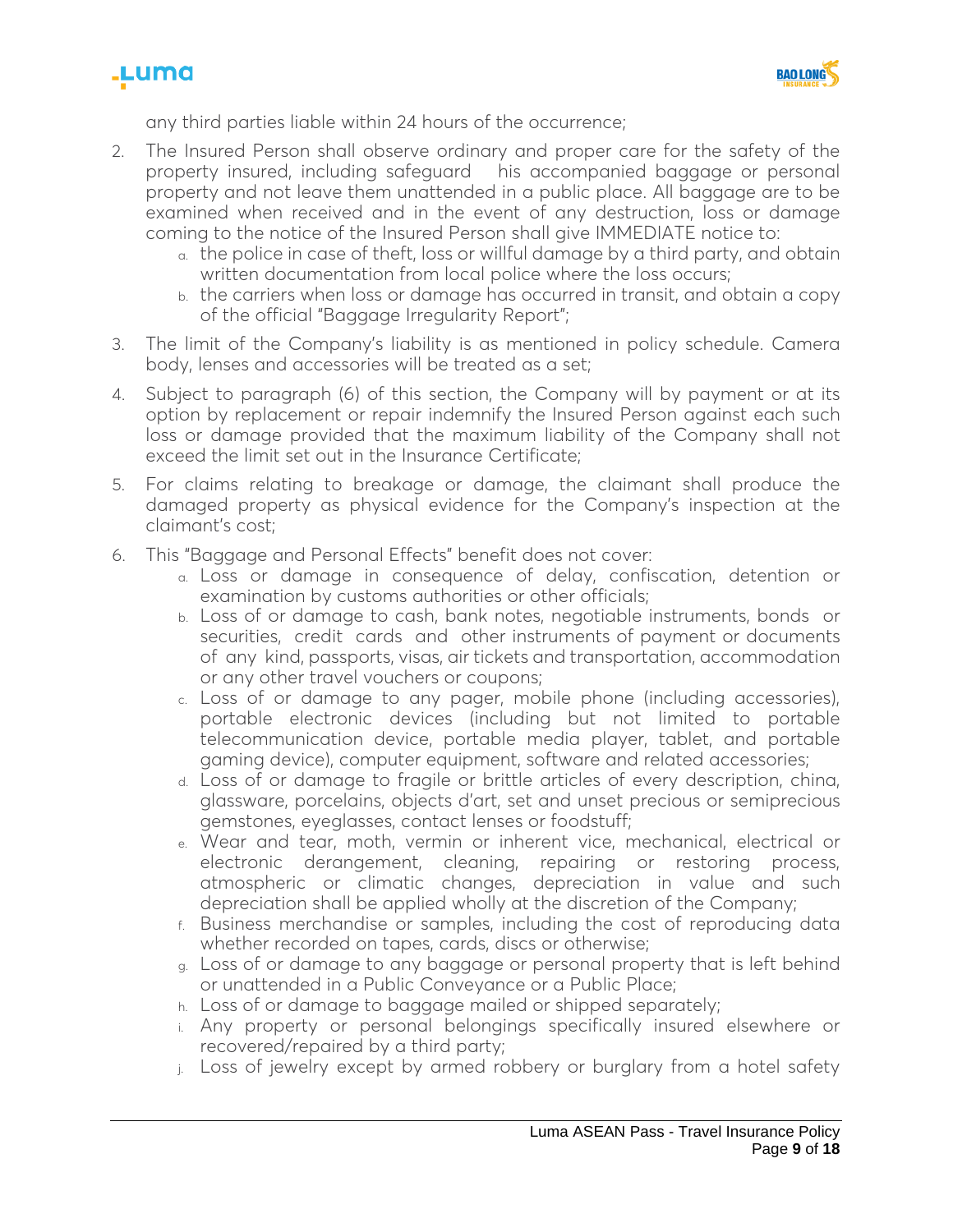



deposit box; k. Damage to luggage.

### **SECTION 5: TERMS AND CONDITIONS APPLYING TO "BAGGAGE DELAY" BENEFIT (if applicable as per Schedule of Benefit)**

The Company will pay up to the limit set out in the Insurance Certificate for each Insured Person for emergency purchases of essential items of toiletries and clothing consequent upon temporary deprivation of baggage for at least 6 hours from the time of arrival in the eligible countries within the area of coverage due to delay, misdirection, or non-delivery.

#### Provided that:

- 1. The maximum amount recoverable for any one article shall be as mentioned in Policy Schedule;
- 2. The delay is certified by an official "Baggage Irregularity Report" from the airline or in writing by a letter from the tour operator;
- 3. The delay is not as a result of detention or confiscation by customs or other government officials;
- 4. Documentation (including original purchase bills) is produced by the Insured Person showing details of the expenditure;
- 5. A claim cannot be made under this section if the same loss is claimed for under section (4) of "Baggage and Personal Effects" benefit of this Policy;
- 6. No cover is provided after the Insured Person returns to the Country of Origin or reaches the final destination.

### **SECTION 6: TERMS AND CONDITIONS APPLYING TO "LOSS OF TRAVEL DOCUMENT" BENEFIT (if applicable as per Schedule of Benefit)**

If an Insured Person loses his passport, air tickets and travel documents arising from theft, robbery, burglary and accidental loss during a trip covered by this Policy, the Company will reimburse the Insured Person for the cost of obtaining replacement of passports, air tickets and travel documents, as well as additional hotel accommodation and travel expenses reasonably incurred in effecting such replacements and for returning to the Country of Origin due to the invalidity of the original return ticket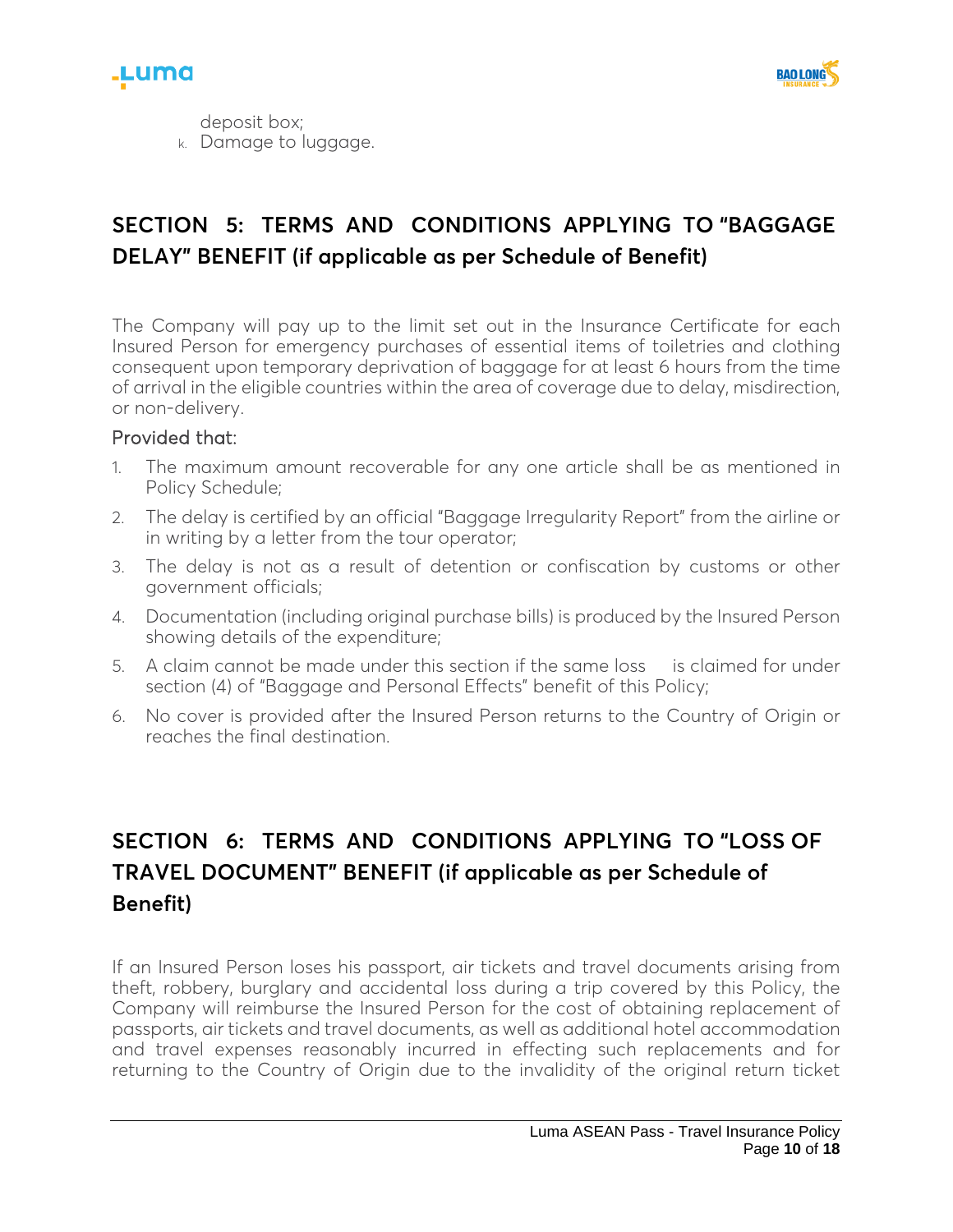



attributable to such loss, up to the limit set out in the Insurance Certificate.

#### Provided that:

- 1. The Company will not be liable under this section if within 24 hours or as soon as practicable after the Insured Person is aware of the loss as described above the Insured Person fails to report such loss to the police and to obtain a copy of the related police report;
- 2. The Company will not be liable under this section if the Insured Person contributed to his own loss by leaving passports, tickets or travel documents unattended in a public place;
- 3. The maximum limit per day for reimbursement on travel expenses and accommodations is as mentioned in Policy Schedule;
- 4. The reimbursement cost for air tickets should be limited to economy class only.

### **SECTION 7: TERMS AND CONDITIONS APPLYING TO "PERSONAL MONEY" BENEFIT (if applicable as per Schedule of Benefit)**

The Company will indemnify the Insured Person against loss of personal money in the form of bank notes, cash or travelers checks directly arising only from theft, robbery or burglary up to the limit set out in the Insurance Certificate.

#### Provided that:

- 1. If the Insured Person experiences any loss of cash, bank notes or travelers checks, report should be made to the local police where the loss occurs and relevant branch of the travelers checks issuing authority within 24 hours of the loss;
- 2. The Company shall not be liable for loss or shortage due to error, omission, fluctuation of the rate of currency exchange, confiscation or devaluation;
- 3. Personal money is carried on one's person and is not placed in luggage, suitcase, trunk and the like or otherwise left without personal immediate attendance thereon;
- 4. The benefit is not applied to children below 18 years of age.

# **SECTION 8: TERMS & CONDITIONS APPLYING TO "TRAVEL DELAY" BENEFIT (if applicable as per Schedule of Benefit)**

In the event the Insured Person's flight or other scheduled mode of transportation is delayed outside the Insured's Country of Origin during the Period of Insurance due to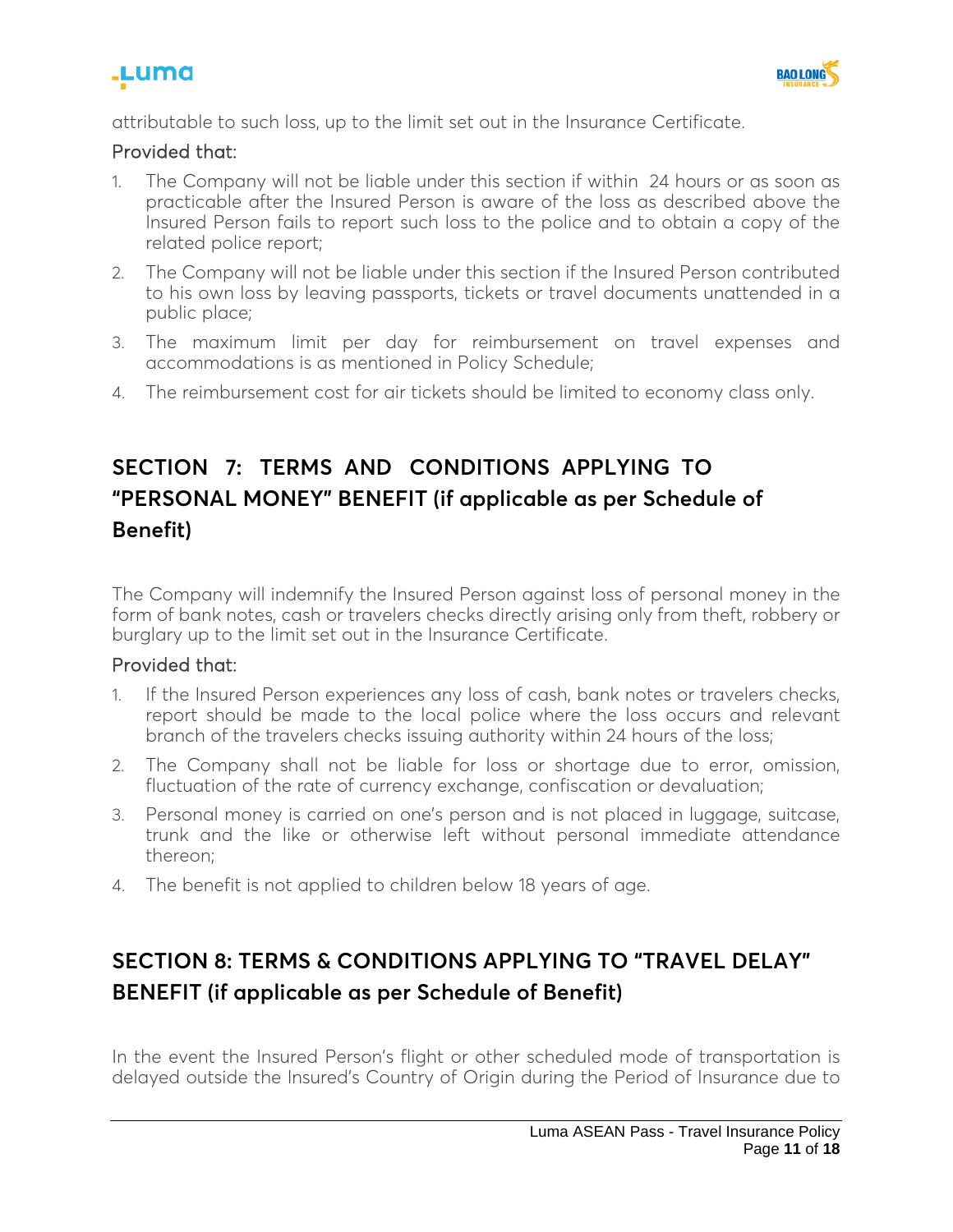



serious weather conditions, industrial action, hijack, technical or other mechanical failure of aircraft or conveyances and the cancellation or postponement thereof due to such fault is entirely beyond the control of the Insured Person:

a. Insured Person may claim up to VND 500,000 for each full 6 hours delay as mentioned in policy schedule

#### Provided that:

- 1. The period of delay is in excess of 6 hours in duration, from the scheduled commencement of a trip until the trip recommences, or on the first available alternative transportation offered by the carrier;
- 2. The delay does not arise from the failure of the Insured Person to reconfirm the advanced booking or to check in at the scheduled time before departure;
- 3. Confirmed advanced booking is given prior to the commencement of an industrial action affecting the carrier;
- 4. Official documentation from the airline/carrier is submitted in support of any claim under this section of the Policy, which states the cause, date, time and duration of delay;
- 5. No cover is provided for a claim arising from a strike or industrial action existing at the effective date of this Policy, or for any confiscation, or detention of any kind by government authorities.

### **SECTION 9: TERMS AND CONDITIONS APPLYING TO "CURTAILMENT OF TRIP" OR "CANCELLATION CHARGES" BENEFIT (if applicable as per schedule of Benefit)**

The Insured Person shall be indemnified against loss of all non-refundable prepaid travel arrangement deposits of every description, or any increased cost of travel in respect of the least expensive alternative mode of transport or reasonable accommodation as mentioned in Policy Schedule in respect of the following:

- a. Death, Serious Injury or Illness, befalling the Insured Person;
- b. Death, Serious Injury or Illness, afflicting an Insured Person's Immediate Family Members, Close Business Partner, or a travel companion who is also insured under the same policy of the Insured Person;
- c. Witness summons, jury service of the Insured Person;
- d. Natural disasters (earthquake, flood, hurricane, tornado, tsunami, etc.) at the planned destination;
- e. Complete destruction of an Insured Person's principal residence in the Country of Origin.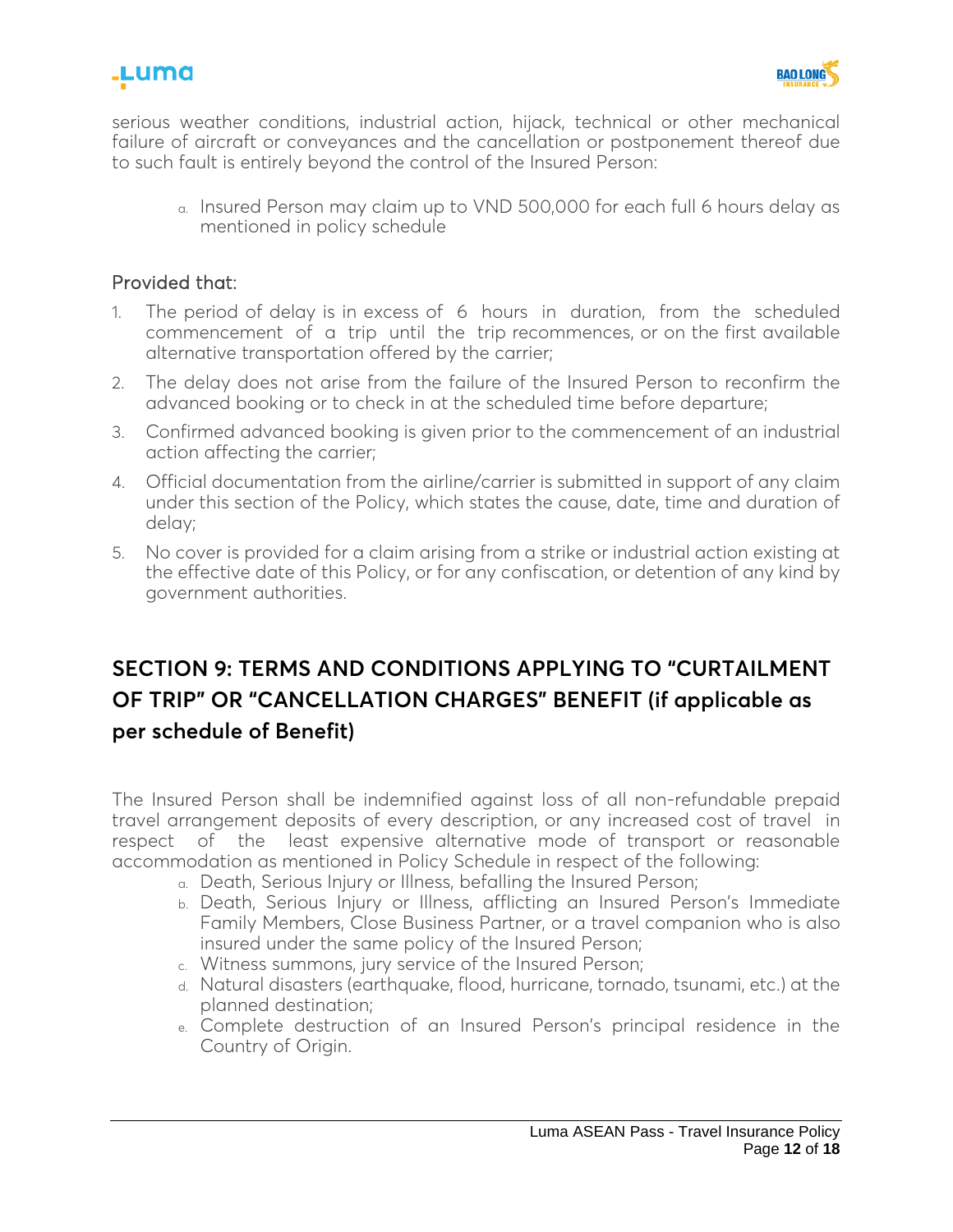



### Provided that:

- 1. The Insured Person has to abandon the planned trip or short cut the trip by returning to the Country of Residence or Country of Origin;
- 2. The reimbursement shall be on a pro-rata basis for the unused portion of any prepaid travel and accommodation charges involved in such curtailed trip;
- 3. No benefit shall be payable in respect of expenses arising directly or indirectly out of pregnancy, childbirth, or gynecological disease or their sequelae;
- 4. Any such cause does not arise from medical or physical conditions or other circumstances affecting the Insured Person, or Immediate Family Members or travel companion or Close Business Partner of the Insured Person known to exist on the date of issue of this Policy;
- 5. Sudden occurrence of natural disasters at the planned destination after commencement of travel which prevents the Insured Person from continuing with his scheduled trip;
- 6. Complete destruction of the Insured Person's principal residence in the Country of Origin from fire, flood, earthquake or similar natural disaster occurs after commencement of travel which requires the Insured Person's presence on the premises during the Period of Insurance.

## **SECTION 10: TERMS AND CONDITIONS APPLYING TO "PERSONAL LIABILITY" BENEFIT (if applicable as per Schedule of Benefit)**

The Company will indemnify the Insured Person up to a maximum limit as mentioned in Policy Schedule inclusive of legal costs and expenses against legal liability to a third party (including such party's reasonable costs and expenses) arising from an event occurring during the Period of Insurance.

### Provided that it is a result of:

- 1. Accidental bodily injury to third party;
- 2. Accidental loss or damage to third party's property.

This "Personal Liability" benefit does not cover any liability, loss or claim:

- i. payable by any other insurance company or third party; or
- ii. arising directly or indirectly from:
- a. employers liability, contractual liability or liability to the Immediate Family Members of an Insured Person;
- b. properties or animals belonging to or held in trust, in the care, custody or control of an Insured Person;
- c. any willful, malicious, unlawful or deliberate act;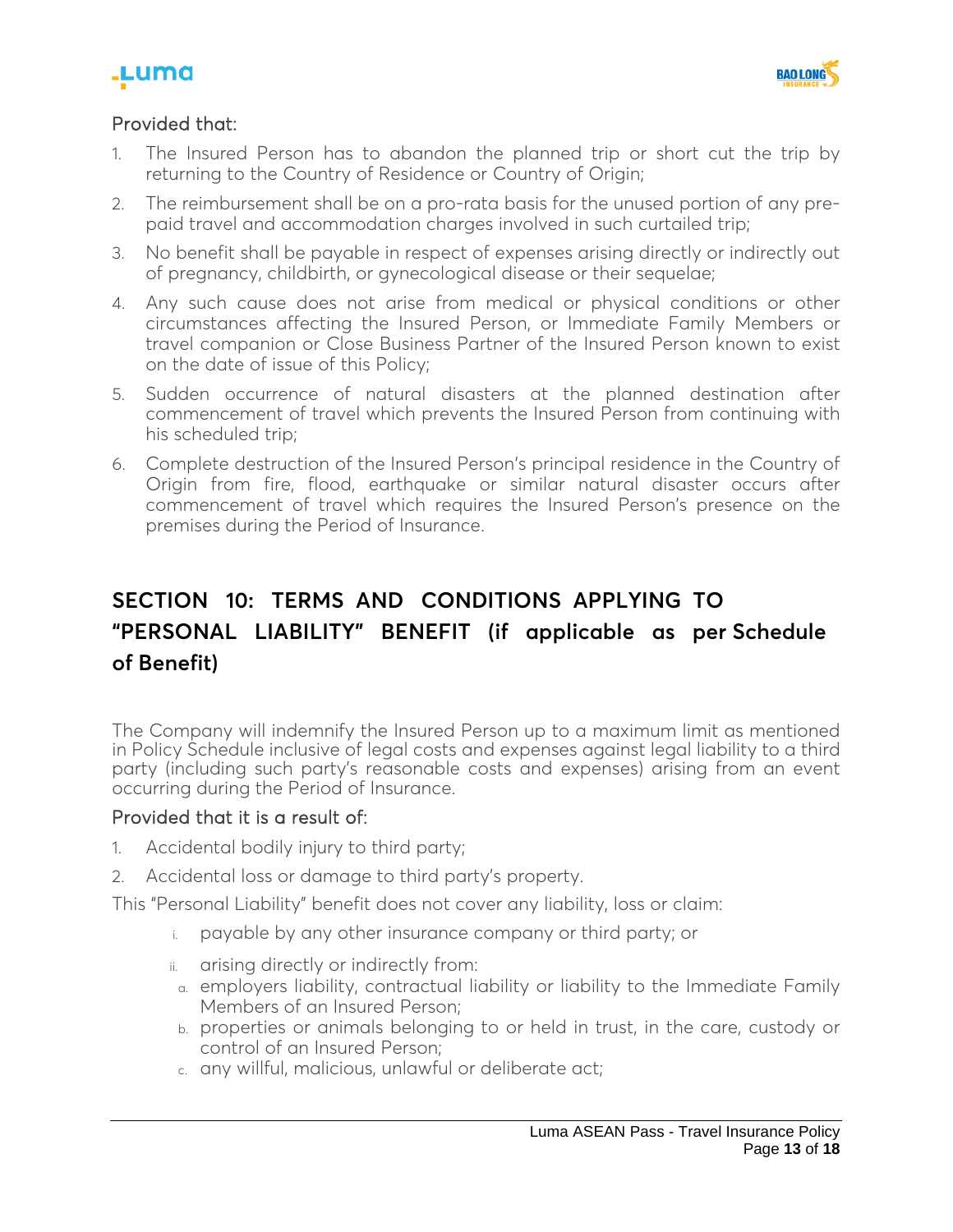



- d. pursuit of a trade business or profession;
- e. ownership or occupation of lands or buildings (other than occupation only of any temporary residence);
- f. ownership, possession, hire, use or operation of motorized vehicles or aircraft or watercraft of all description;
- g. legal costs resulting from any criminal proceedings;
- h. insanity, the use of any drug (except as medically prescribed but excluding drug addiction), or intoxicating liquor, or the use of firearms; and
- i. bailments, contractual licenses or conveyances or real estate or personal property.

THIS INDEMNITY SHALL NOT APPLY IN RESPECT OF JUDGEMENTS WHICH ARE NOT IN THE FIRST INSTANCE DELIVERED BY OR OBTAINED FROM A COURT OF COMPETENT JURISDICTION WITHIN THE COUNTRY OF ORIGIN.

## **SECTION 11: TERMS AND CONDITIONS APPLYING TO "RENTAL CAR EXCESS COVER" BENEFIT (if applicable as per Insurance Certificate)**

The Company will reimburse for excess on a valid Car Insurance Policy which the Insured Person is liable to pay for accidental loss or damage to a car rented by the Insured Person, as mentioned in Policy Schedule. The Insured Person must be the driver and be specified in the car rental contract.

### Provided that:

- 1. The car is rented from a recognized licensed car rental company;
- 2. As a part of Car rental contract, the Insured Person must buy comprehensive car insurance to cover loss or damage to the rental car during the rental period;
- 3. The Insured Person must comply with all terms and conditions of the car rental contract and the car insurance policy as well as the laws and regulations of Vietnam;
- 4. This "Rental Car Excess Cover" benefit does not cover:
	- a. Loss or damage due to breach of condition of the car rental contract or the car insurance policy, or violation of laws and regulations of Vietnam;
	- b. Loss or damage occurs outside public road;
	- c. Loss or damage due to wear and tear, insect or rodent, depreciation in value, inherent vice, or implicit damage.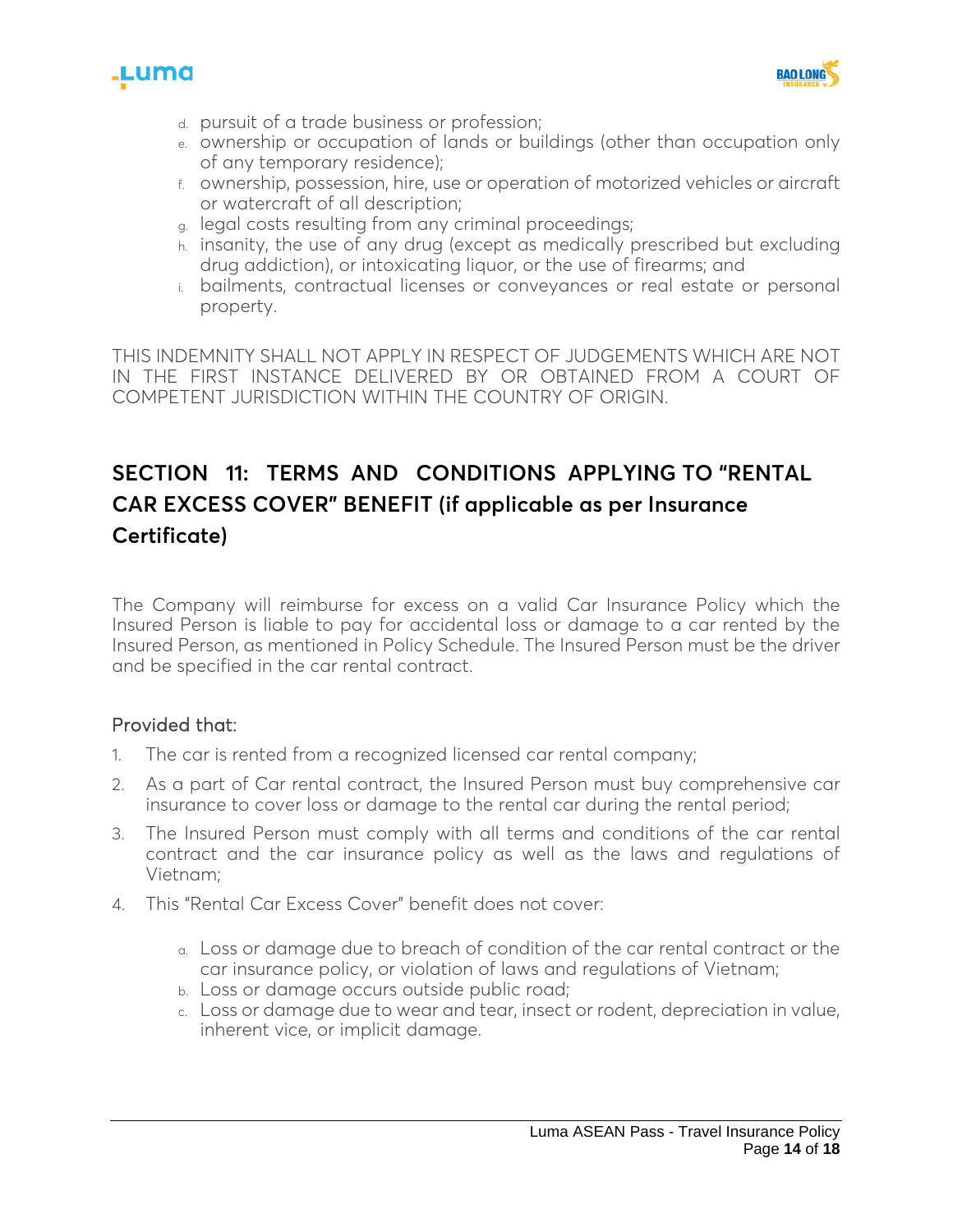### .Luma



# **COMPANY' S MAXIMUM LIABILITY IN RESPECT OF OTHER INSURANCE**

The maximum liability of the Company in respect of all claims shall not exceed its rateable proportion of such claims which but for the existence of this Policy would be covered under any other insurance policies or cover notes. (This does not apply to the "Personal Accident" section of this Policy.)

### **Definitions :**

"Accident" means an event occurring entirely beyond the Insured Person's control and caused by violent, external and visible means.

"Cash" means cash, bank notes, coins and negotiable instruments.

"Close Business Partner" means a business associate that has a share in the Insured Person's business.

"Company" means Bao Long Insurance Corporation.

"Country of Origin" means the country from which the journey of the Insured Person commences or, if the journey is in several stages with any stage commencing in a different country, the country in which the first stage of the journey commences. Country of Residence will be considered to be the same country as Country of Origin set out in the Insurance Certificate unless another country is endorsed in the endorsement issued by the Company as the Country of Origin. Country of Origin and Country of Residence shall have the same meanings and may be used interchangeably.

"Disability" means an Illness or Injury, and any symptom, sequelae, or complications thereof and, in the case of Injury includes all Injuries arising from the same event or series of contiguous events.

"Eligible Expenses" in respect of medical expenses means the expenses incurred by the Insured Person are medically necessitated by a Disability covered by this Policy and incurred on the recommendation of a Surgeon or Physician but not to exceed normal and customary charges for the same in the country in which they are incurred.

"Emergency" means a bona fide situation when there is a sudden change in the Insured Person's health which requires urgent medical or surgical intervention to avoid danger to life or health.

"Hospital" means a place which is licensed, registered or authorized under the relevant laws and regulations of the country in which it is situated as a medical or surgical hospital and whose main functions are not those of a spa, a hydro clinic, a place for persons with mental or nervous disorders, a clinic or facility for nursing, rest or convalescence, a home for the aged or a place for alcoholics or drug addicts. It must be under the constant supervision of a resident Physician.

"Illness" means a sickness or disease marked by a pathological deviation from the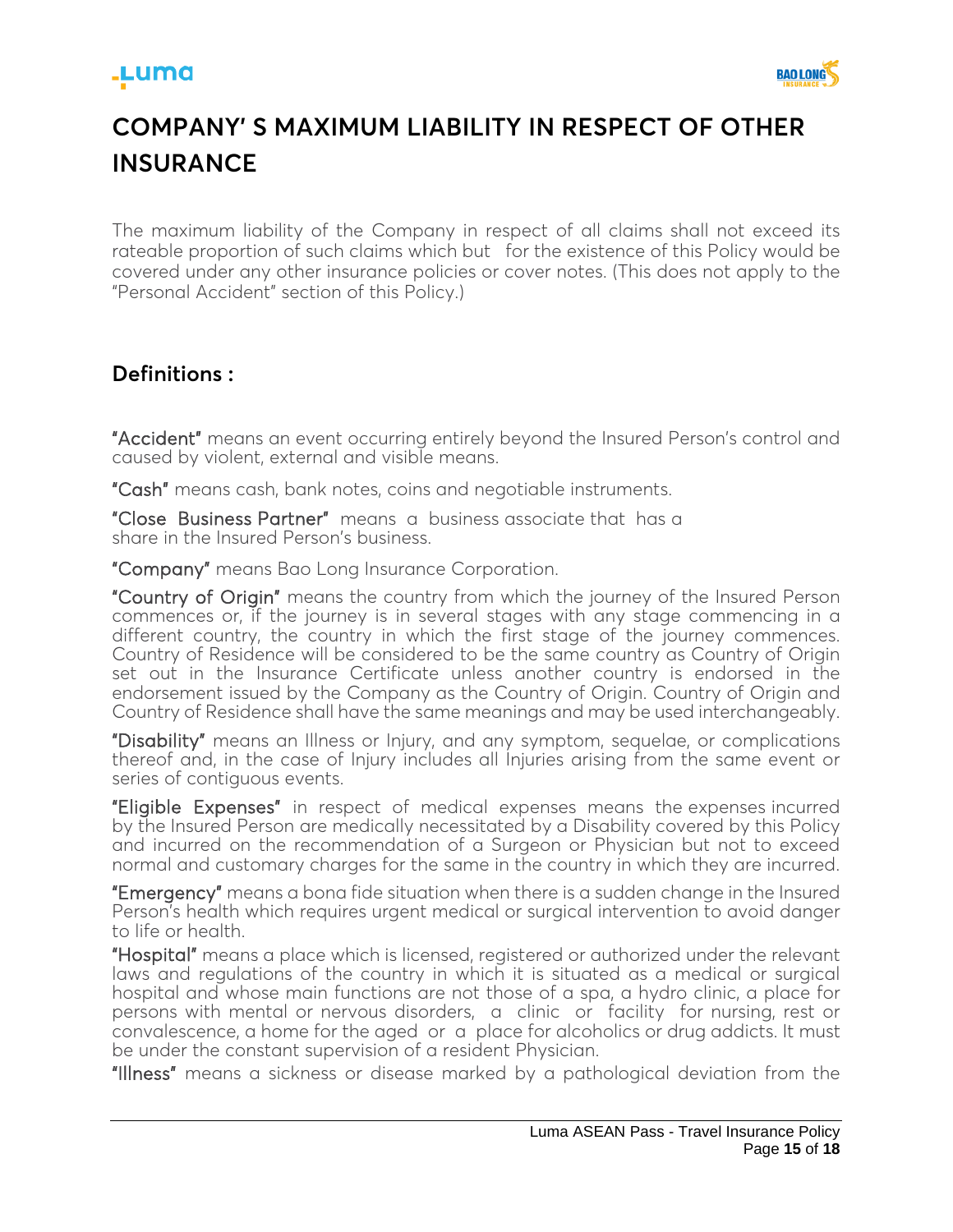## .Luma



normal healthy state, which requires treatment by a Physician, Specialist or Surgeon.

"Immediate Family Members" means an Insured Person's legal spouse, children (natural or adopted), siblings, siblings-in- law, parents, parents in law, grandparents, grandchildren, legal guardian, stepparents or stepchildren.

"Injury" means a bodily Injury (which for the avoidance of doubt excludes psychiatric conditions) arising wholly and exclusively from an Accident which independently of all other causes (i) directly results in death within 12 calendar months of the date of the Accident, or (ii) necessitates medical and/or surgical treatment.

"Insured Person" means any one of the persons specifically listed and named in the Insurance Certificate as an Insured Person.

"Loss of Limb" means loss by physical severance of a hand at or above the wrist or of a foot at or above the ankle.

"Loss of sight" means the entire and irrecoverable loss of sight.

"Medicines and Drugs" means any medicines or drugs prescribed by a Physician which are specifically required for the treatment of a Disability.

"Pair and Set" means any article which is a part of a set, the measure of loss of or damage to such an article shall be a reasonable and fair proportion of the total value of the set and will not be construed to mean a total loss of the set.

"Period of Insurance" means the period of insurance specified in the Insurance Certificate as the Period of Insurance.

"Permanent Total Disablement" means disablement which entirely prevents an Insured Person from attending to his occupation or employment of any and every kind and which disablement lasts 52 consecutive weeks and at the expiry of that period is beyond hope of any improvement.

"Personal Effects" means articles of personal possession normally worn or carried belong to the Insured Person or the Insured Person's family members.

"Physician"/"Surgeon" means a person qualified by a degree and licensed or registered to practice medicine/surgery under the relevant laws and regulations of the country in which he practices.

"Policy" means this insurance policy and includes the Application, Insurance Certificate and any endorsements, amendments or riders thereto which have been approved by an executive officer of the Company.

"Pre-Existing Condition" means any Illness, disease or physical condition which existed before the effective date of the Policy in respect of the Insured Person, which presents signs or symptoms of which the Insured Person was aware or should reasonably have been aware.

"Public Conveyance" means all public common carrier such as multi-engined aircrafts, buses, trains, ships, hovercrafts, ferries, and taxis that are licensed to carry fare-paying passengers and coach being arranged by travel agency and is not a contractor or

private carrier.

"Public Place" means any publicly accessible location (such as car park, street, park, environment area, bus station, airport, sports stadium or shopping centre) including public transportation of any kind or any other similar place or location.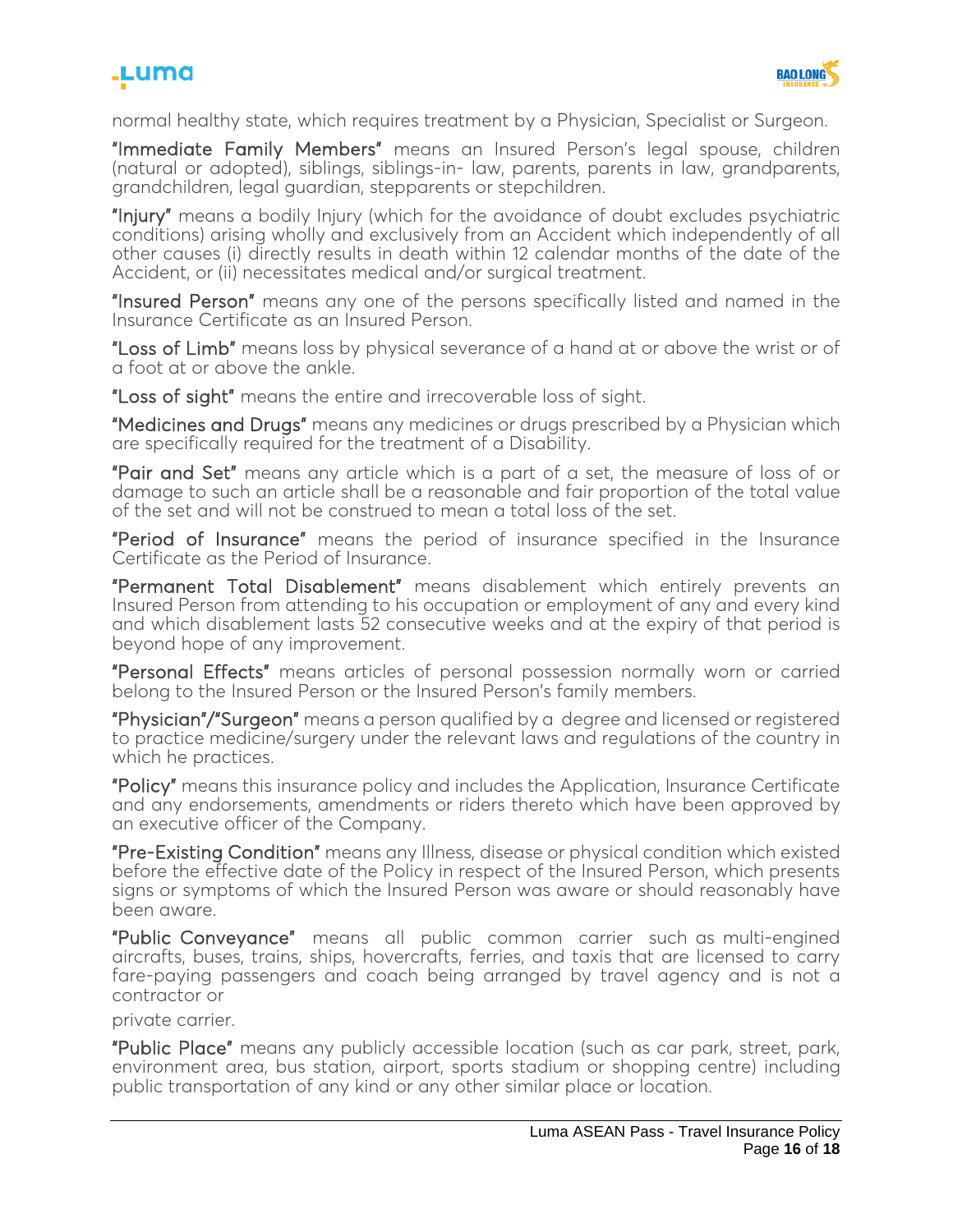## .Luma



"Serious Injury or Illness" means when an Insured Person requires treatment by a Physician and which results in the Insured Person being certified by that Physician as being dangerous to life and unfit to travel or continue with his original journey. When "Serious Injury or Illness" is applied to the Insured Person's Immediate Family Member, it shall mean Injury or Illness certified as being dangerous to life by Physician and which results in the Insured Person's discontinuation or cancellation of his original journey.

"Cancelation" : means this Policy is non-cancelable by the Company or by the Policyholder unless the cancellation request following a reasonable reason is made prior the start date of the policy andexcept in the circumstances of non receipt of premium by the Company and no refund of premium will be made once this Policy has been issued.

"Specialist" means a Physician who specializes in one particular area of medicine.

### "Eligible zone of coverage/ Area of Coverage" means

Zone 1: Brunei, Cambodia, Indonesia, Laos, Malaysia, Myanmar, Philippines, Thailand, Vietnam

OR

Zone 2: Brunei, Cambodia, Indonesia, Laos, Malaysia, Myanmar, Philippines, Thailand, Vietnam and Singapore

"Eligible countries" mean countries within the eligible zone of coverage/area of coverage

### **Claims Procedure :**

- 1. Notice of any claim must be given to the Company within 30 days of the expiry of this Policy, and in the instance of a claim under the "Personal Liability" section of this Policy such notice must be given in writing as soon as possible and in any event not later than 15 days after the incident which may give rise to such a claim. The Company shall not accept liability for any claim if the required information is not received within 60 days from the issue date of any written request from the Company requesting such further information, and the claim is thereafter deemed to be abandoned. All claims shall be made together with proof satisfactory to the Company in the case of Death, Illness, Disability, Injury or loss for which a claim is made hereunder and shall be rendered on demand at the Insured Person's own expense.
- 2. All claims must be submitted with a completed Travel Insurance Claims Form along with comprehensive supporting information including:
	- a. In the case of Personal Accident: Hospital, physician's reports giving details on the nature of the Injury and the extent and period of disability, police reports where relevant and if death shall have resulted, a copy of the death certificate and the relevant coroner 's report;
	- b. In the case of Medical Expenses, Emergency Assistance, Hospital Cash Allowance, Cancellation Charges and Curtailment of Trip: All bills, receipts,